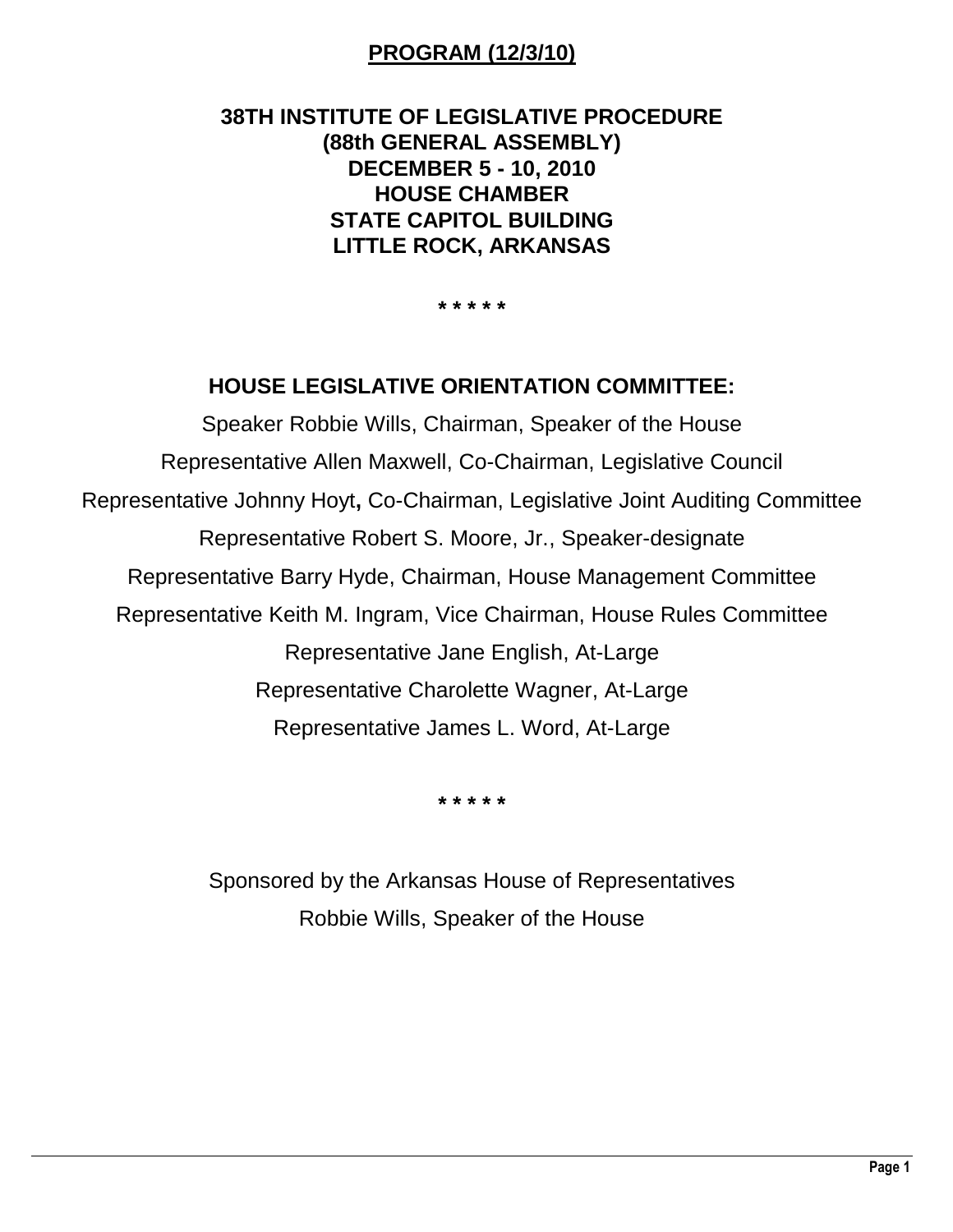#### **SUNDAY, DECEMBER 5, 2010**

6:00 p.m. RECEPTION AND DINNER - Little Rock Club - Arkansas Manufactured Housing Association, J.D. Harper; Arkansas Grocers and Retail Merchants Association, Polly Martin; Arkansas Petroleum Council, Tom Parker; Arkansas Oil Marketers Association, Ann Hines; James Lee Witt Associates, Hal Hunnicut)

#### **MONDAY, DECEMBER 6, 2010**

- 7:00 a.m. 8:00 a.m. BREAKFAST CAPITOL HILL BUILDING (CenterPoint Energy Arkla, Kathy Alexander and Kenny Henderson)
- 8:00 a.m. REGISTRATION AND COFFEE HOUSE MEMBERS' SEMI-PRIVATE WORK AREA
- 9:00 a.m. **OPENING SESSION** (HOUSE CHAMBER) House Speaker Robbie Wills, presiding
	- Welcome and Introduction of Faculty (Tim Massanelli, Parliamentarian)

#### **FACULTY**

Bill H. Stovall, III, Chief of Staff Kaye Donham, Assistant Chief of Staff/Special Assistant to Speaker Tim Massanelli, Parliamentarian Finos "Buddy" Johnson, Coordinator of Legislative Services Amanda Manatt Story, Communications Officer David Ferguson, Director, Bureau of Legislative Research Marty Garrity, Assistant Director, Legal Services, Bureau of Legislative Research Kim Arnall, Assistant Director, Fiscal Services, Bureau of Legislative Research Richard Wilson, Assistant Director, Research Services, Bureau of Legislative Research Roger Norman, Legislative Auditor, Division of Legislative Audit Jim Schratz, Chief Information Officer, Information Technology Division, Bureau of Legislative Research Graham F. Sloan, Executive Director, Arkansas Ethics Commission Jason Lee, Executive Director, Employee Benefits Division, DF&A Pat Stuart, Payroll Officer, Office of Auditor of State Vito Chiechi, Insurance Representative, Office of Auditor of State Gail H. Stone, Executive Director, Public Employees Retirement System Mary Leath, Department of Health John Selig, Director, Department of Human Services Ray Hobbs, Department of Correction David Eberhard, Director, Department of Community Correction Dr. Tom Kimbrell, Commissioner, Department of Education Dr. Jim Purcell, Director, Department of Higher Education

- Remarks (Robbie Wills, Speaker of the House)
- Remarks (Robert S. Moore, Jr., Speaker-designate of the House)
- 9:15 a.m. Noon GENERAL SESSION House Chamber Speaker Robbie Wills presiding
	- Introduction to Computers (Jim Schratz, Chief Information Officer, Information Technology Division, Bureau of Legislative Research)-Sign computer papers

#### THE ROLE AND RESPONSIBILITIES OF THE GENERAL ASSEMBLY -

(Tim Massanelli, Parliamentarian)

- The Legislative Session Begins
	- A. Debate and Decorum (See Manual, pages 5-6)
	- B. Legislative Authority and Order of Business (See Manual, pages 6-7)
	- C. What to Say and When to Say It (See Manual, pages 8-9)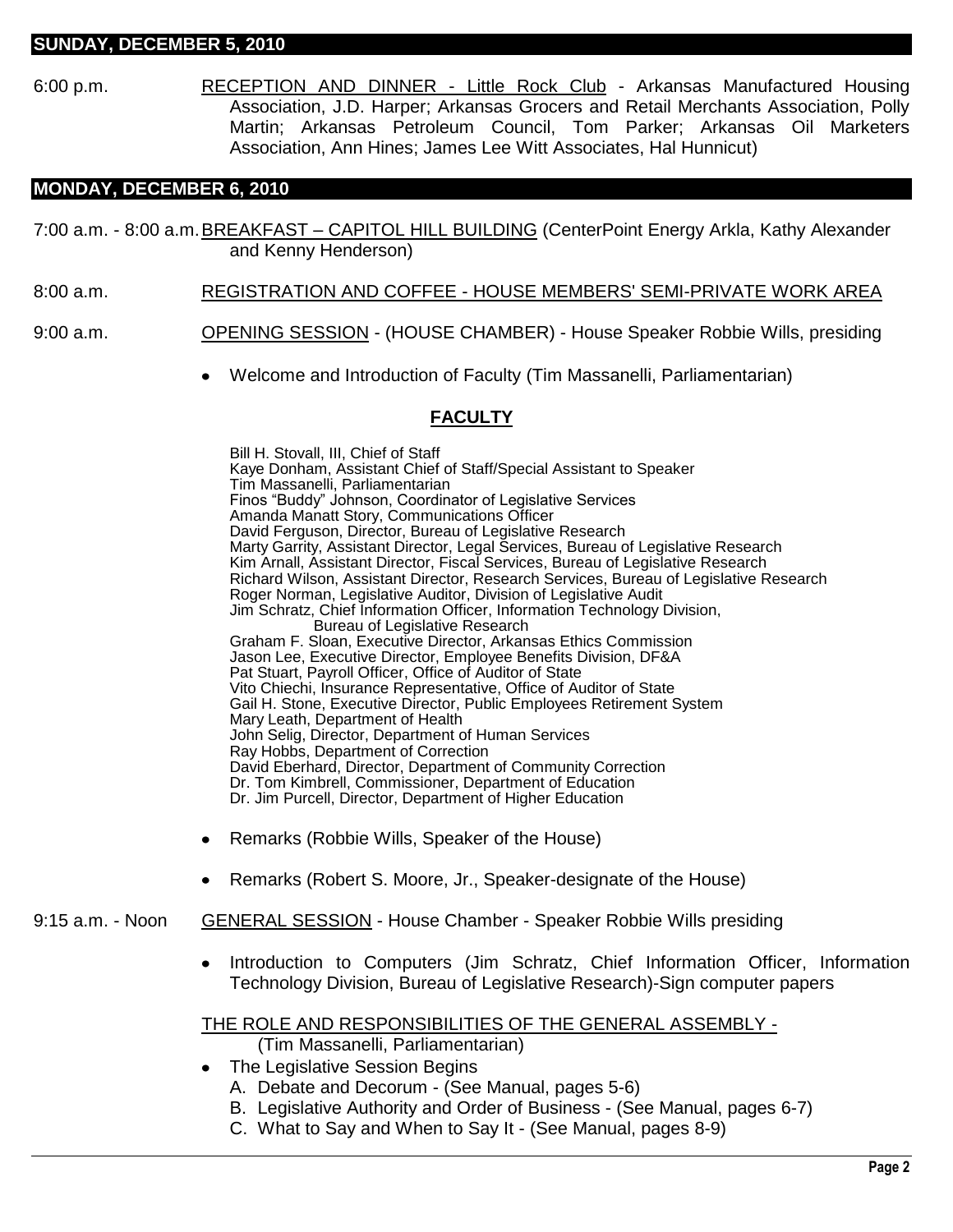- The Legislative Process
	- A. Constitutional and Statutory Provisions on Legislation in Arkansas (See Manual, pages 10-13) (Tim Massanelli, Parliamentarian)
		- 1. III.A. and Topic 1-5 (pages 10-12)
		- 2. Topic 6-10 (pages 12-13)
		- 3. Topic 11-12 (page 13)
	- B. Practical Aspects of Passing a Bill Originating in the House of Representatives and the Governor's Options (See Manual, pages 14-17) (Tim Massanelli, Parliamentarian)
		- 1. Topic 1-7 (pages 14-15)
		- 2. Topic 8-14 (page 15)
		- 3. Topic 15-18 (page 16)
		- 4. Topic 19-20 Senate Differences and Governor's Options (pages 16-17)
- The Function and Rules of House Legislative Committees (pages 18-19)
- Tim's Tips
- Noon 1:30 p.m. LUNCH CAPITOL HILL BUILDING (Arkansas Health Care Association, Ernest Cunningham)

#### 1:30 p.m. – 4:30 p.m. AFTERNOON GROUP SESSION - (HOUSE CHAMBER)

- The Freshman's Viewpoint Representatives' James L. Word and Jane English.
- Legislative Service Compensation/Reimbursements for Expenses Incurred (Tim Massanelli, Parliamentarian)
- Legislator's Insurance and Retirement Benefits Office of the State Auditor (Pat Stuart and Vito Chiechi) Employee Benefits Division, DF&A (Jason Lee, Executive Director) Public Employees Retirement System (Gail H. Stone, Executive Director)

#### 5:30 p.m. RECEPTION AND DINNER – CAPITOL HILL BUILDING (Arkansas Railroads, Joe Bell)

### **TUESDAY, DECEMBER 7, 2010**

7:00 a.m. - 8:00 a.m.BREAKFAST **–** CAPITOL HILL BUILDING (Associated General Contractors, Preston Bynum and Tommy Fish)

- 8:00 a.m. SIGN-IN/COFFEE (HOUSE MEMBERS' SEMI-PRIVATE WORK AREA)
- 9:00 a.m. Noon MORNING GROUP SESSION (HOUSE CHAMBER) Speaker-designate Robert S. Moore, Jr., presiding

INFORMATION AND ASSISTANCE – WHERE TO GET HELP

The Legislative Council And Bureau Of Legislative Research

A. Review of Organization and Duties of Legislative Council and Review of Organization and Services of the Bureau of Legislative Research (Director, David Ferguson and Assistant Directors' Marty Garrity, Kim Arnall, and Richard Wilson)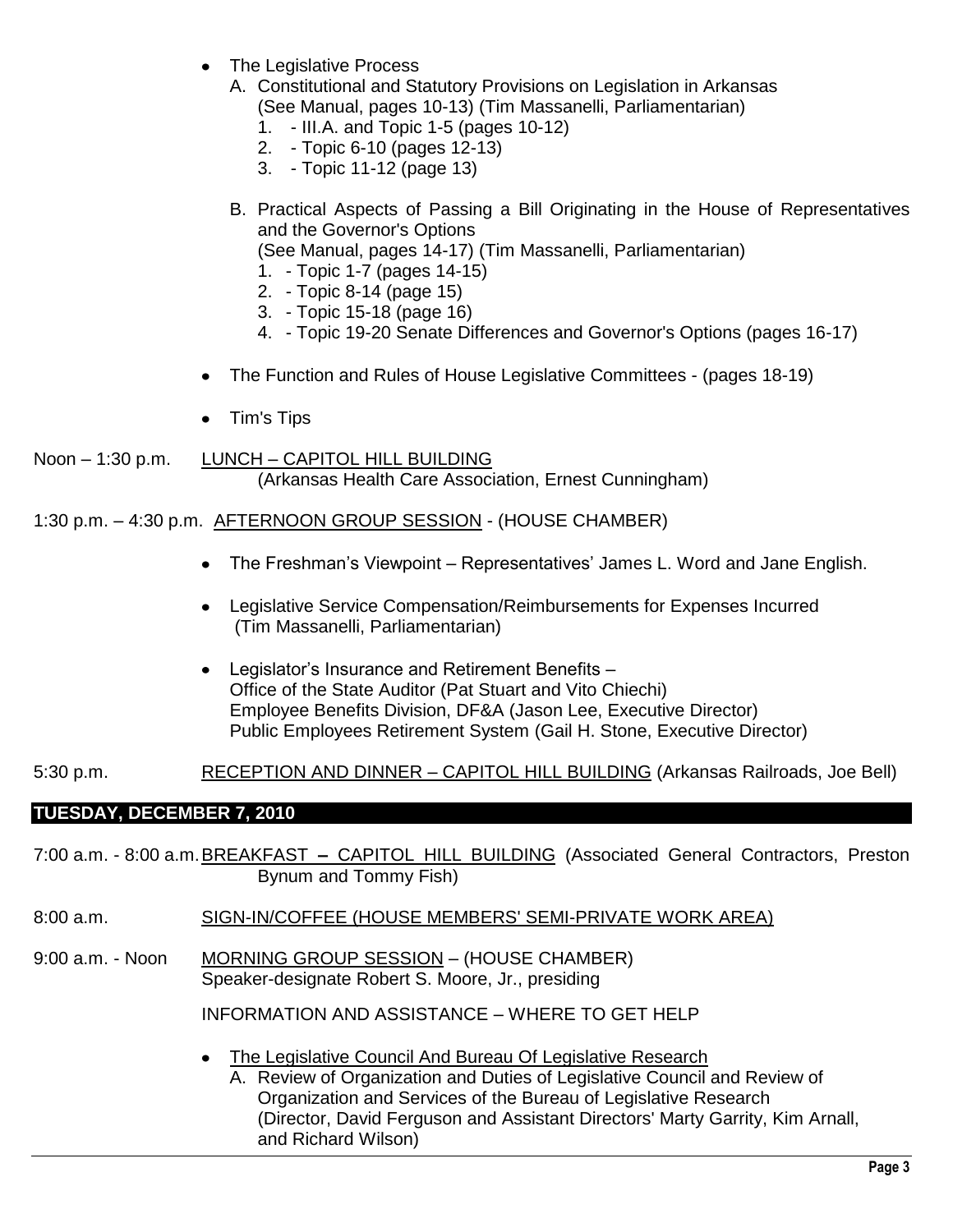- B. Legal and Bill Drafting Services (Marty Garrity, Assistant Director, Legal Services)
- C. Fiscal Services (Kim Arnall, Assistant Director, Fiscal Services)
- D. Research Services (Richard Wilson, Assistant Director, Research Services)
- Questions and Answers (Announce Member Composite Photo Schedule)
- Noon 1:30 p.m. LUNCH **–** CAPITOL HILL BUILDING (Stephens Investment Holdings, LLC, Warren Stephens, Frank Thomas, Bob Smith, Don Allen, Henry Hodges and Preston Bynum)

#### 1:30 p.m. – 4:30 p.m. ROTATING CONCURRENT SESSIONS

- MOCK COMMITTEE MEETING (Room 151) (Tim Massanelli and Amber Mooney) – Representative Gregg Reep, presiding
- Ethics and Policies (Room 149) (Bill H. Stovall, III, & Buddy Johnson) (Graham F. Sloan, Executive Director, Arkansas Ethics Commission)
- House Staff (Room 149) (Bill H. Stovall, III/Buddy Johnson)

5:30 p.m. RECEPTION AND DINNER - LITTLE ROCK CLUB (Entergy, Tom Kennedy and Paul Means) - Agency Director's -group 1 (Reminder Member Composite Photo Schedule)

### **WEDNESDAY, DECEMBER 8, 2010**

- 7:00 a.m. BREAKFAST **–** CAPITOL HILL BUILDING (Independent Insurance Agents of Arkansas, Lynn Zeno, and Arkansas Hospital Association, Bo Ryall)
- 8:00 a.m. SIGN-IN/COFFEE (HOUSE MEMBERS' SEMI-PRIVATE WORK AREA)
- 9:00 a.m. Noon MORNING GROUP SESSION (HOUSE CHAMBER) Speaker-designate Robert S. Moore, Jr., presiding
	- MOCK LEGISLATIVE SESSION
	- Questions and Answers
- Noon 1:30 p.m. LUNCH CAPITOL HILL BUILDING (Arkansas Telephone Association)
- 1:30 p.m. 4:30 p.m. AFTERNOON GROUP SESSION (HOUSE CHAMBER)
	- Constituent Relations/Services (Bill H. Stovall, III, Chief of Staff)
	- Lobbyists Katie Burns and Ron Fuller
	- The Legislative Joint Auditing Committee Review of Organization and Duties of Legislative Joint Auditing Committee and the Organization and Services of the Division of Legislative Audit (Roger Norman, Legislative Auditor)
- 1:30 p.m. 5:00 p.m. MEMBER COMPOSITE PHOTOGRAPHS (Concurrent session; photo schedule to be announced)